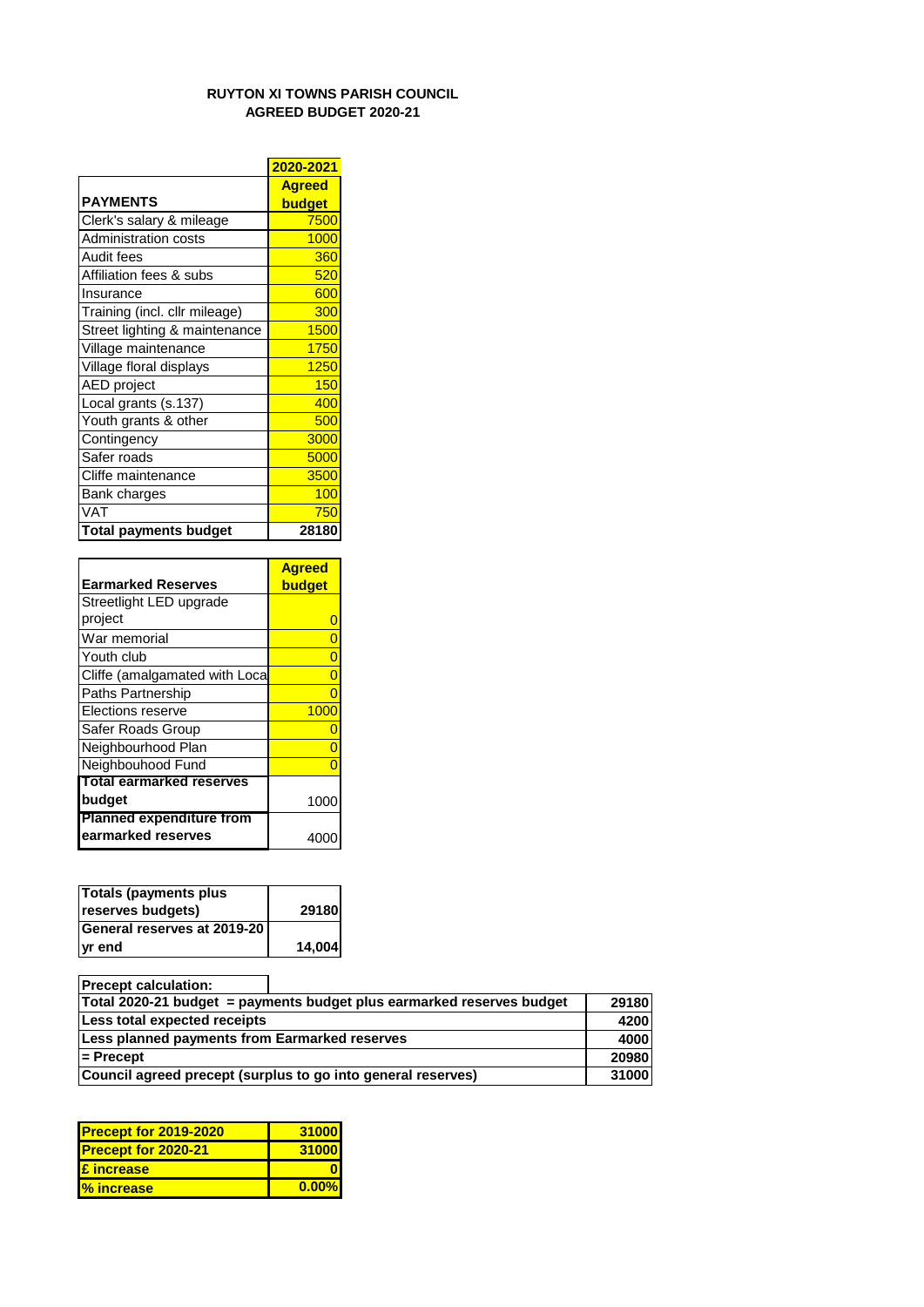|                      | 2019-20       |                    | 2020-2021               |                 |
|----------------------|---------------|--------------------|-------------------------|-----------------|
|                      | <b>Budget</b> | Actual<br>receipts | <b>Agreed</b><br>budget | <b>Comments</b> |
| <b>RECEIPTS</b>      |               |                    |                         |                 |
| Precept              | 31000.00      | 31000.00           | 31000                   |                 |
| Neighbourhood Fund   | 0.00          | 231.29             |                         |                 |
| <b>VAT Refund</b>    | 850           | 2198.81            | 4200                    |                 |
| <b>Grant funding</b> | 3000          | 0.00               |                         |                 |
| <b>TOTAL</b>         | 34870         | 36957.32           | 35200                   |                 |

|                                          | 2019-20       |                 | 2020-2021               |                                                                                                                                                                                                                                                                                                 |  |  |  |
|------------------------------------------|---------------|-----------------|-------------------------|-------------------------------------------------------------------------------------------------------------------------------------------------------------------------------------------------------------------------------------------------------------------------------------------------|--|--|--|
| <b>PAYMENTS</b>                          | <b>Budget</b> | Y/E<br>payments | <b>Agreed</b><br>budget | <b>Comments</b>                                                                                                                                                                                                                                                                                 |  |  |  |
| <b>Clerk's salary &amp; mileage</b>      | 10000.00      | 8943.94         |                         | Assuming National salary award of 3%, clerk salary will be £575.28/month<br>(£6903.30/year), plus agreed Council pension contributions (£276/year). Council<br>agreed total budget for clerk salary, pension, NI, mileage etc of £7500. Mileage for<br>7500 training to be split with Clive PC. |  |  |  |
| <b>Administration costs</b>              | 1000          | 840.58          |                         | This includes home allowance (£18/month), telephone calls, website renewal,<br>software renewal, postage, stationary, ink cartridges, printing costs, room bookings,<br>1000 and annual meeting costs. Council currently in credit for £57 with Victoria Room.                                  |  |  |  |
|                                          |               |                 |                         |                                                                                                                                                                                                                                                                                                 |  |  |  |
| <b>Audit fees</b>                        | 340           | 340.00          |                         | 360 Includes internal and external audit costs.                                                                                                                                                                                                                                                 |  |  |  |
| Affiliation fees & subs                  | 500           | 484.30          |                         | 520 Includes: SALC & SLCC membership fees (from October) and ICO registration fee.                                                                                                                                                                                                              |  |  |  |
| Insurance                                | 600           | 586.19          |                         | 600 May be slightly over budget due to increase in asset value.                                                                                                                                                                                                                                 |  |  |  |
|                                          |               |                 |                         | Clerk training will be split with Clive PC, there may be additional training needed for                                                                                                                                                                                                         |  |  |  |
| Training (incl. cllr mileage)            | 300           | 337.39          |                         | 300 Neighbourhood Plans etc.                                                                                                                                                                                                                                                                    |  |  |  |
| <b>Street lighting &amp; maintenance</b> | 1200          | 927.96          |                         | 1500 Energy bills should reduce as now LEDs.                                                                                                                                                                                                                                                    |  |  |  |
| Village maintenance                      | 1500          | 1837.47         | 1750                    |                                                                                                                                                                                                                                                                                                 |  |  |  |
| <b>Village floral displays</b>           | 1250          | 1160.79         |                         | 1250 Same as last yr.                                                                                                                                                                                                                                                                           |  |  |  |
| <b>AED</b> project                       | 150           | 150.00          |                         | 150 Contribution to school to maintain AED.                                                                                                                                                                                                                                                     |  |  |  |
| Local grants (s.137)                     | 400.00        | 150.00          |                         | 400 Keep same as last year                                                                                                                                                                                                                                                                      |  |  |  |
| Youth grants & other                     | 500           | 600.00          |                         | £300 of this allocated for Nesscliffe Youth Club for 2020-21 (agreed Nov 2019, min<br>500 ref: 89.19)                                                                                                                                                                                           |  |  |  |
| Contingency                              | 3000          | 4773.35         | 3000                    |                                                                                                                                                                                                                                                                                                 |  |  |  |
| Safer roads                              | 8000          | 6430.86         | 5000                    |                                                                                                                                                                                                                                                                                                 |  |  |  |
| <b>Cliffe maintenance</b>                | 3000          | 3000.00         |                         | 3500 Council to agree on whether to continue maintenance contract.                                                                                                                                                                                                                              |  |  |  |
|                                          |               |                 |                         | Last year's spend included cheques for opening new bank acct. Quarterly bank                                                                                                                                                                                                                    |  |  |  |
| <b>Bank charges</b>                      | 0             | 3536.00         |                         | $100$ charges of £18 for 2020-21.                                                                                                                                                                                                                                                               |  |  |  |
| <b>VAT</b>                               | 850           | 5879.29         | 750                     |                                                                                                                                                                                                                                                                                                 |  |  |  |
|                                          |               |                 |                         | Do not budget for this. S.137 expenditure comes out of other budget headers but                                                                                                                                                                                                                 |  |  |  |
|                                          |               |                 |                         | must be recorded separately for transparency. Total s.137 spend must be within limit                                                                                                                                                                                                            |  |  |  |
| <b>s.137</b>                             |               | 150.00          |                         | 0.00 for Parish (2020-21 limit £8112).                                                                                                                                                                                                                                                          |  |  |  |
| Totals (budget vs actual pmts)           | 32590.00      | 39978.12        | 28180.00                |                                                                                                                                                                                                                                                                                                 |  |  |  |